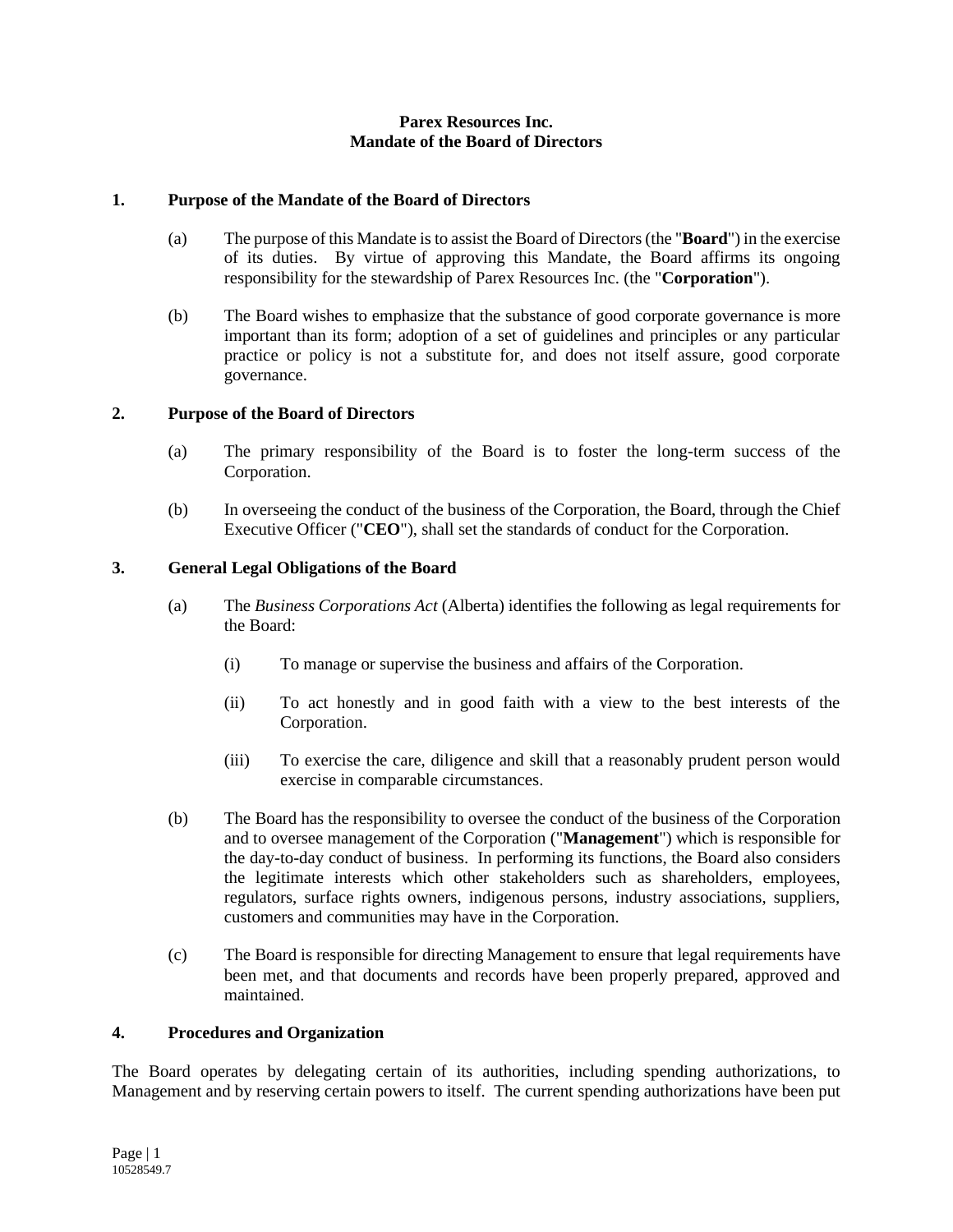in place by the Board through passage of a resolution delegating authority to the CEO and Management (referred to as the "**Authority Grid**").

- (a) The Board retains the responsibility for managing its own affairs including:
	- (i) Appoint a Chair of the Board who is not a member of Management and is otherwise "independent" pursuant to securities policies or, failing that, ensuring that an independent "lead director" is appointed.
	- (ii) Selecting the Chair for each meeting of the Board, or an acting Chair, if the Chair is absent from the meeting.
	- (iii) Recruiting strong independent directors.
	- (iv) Nominating candidates for election to the Board.
	- (v) Review annually director compensation.
- (b) Subject to the Articles of the Corporation and the *Business Corporations Act* (Alberta), the Board may constitute, seek the advice or recommendations of and delegate powers, duties and responsibilities to Board committees.

## **5. Expectations of Management**

- (a) The Board expects Management to work diligently towards enhancing the Corporation's performance by ensuring that existing operations are managed prudently and that new business development opportunities are sought.
- (b) The Board expects Management to provide the Board with all pertinent information regarding the operations and corporate development activities of the Corporation in order for the Board to properly assess whether the Corporation's goals are being met. Management is expected to provide as much information as is required or requested so that the Board can participate actively in important discussions on the Corporation's future, strategic planning and performance assessments. The Board expects Management to be completely forthcoming with respect to its assessment of opportunities and performance to allow the Board to make reasoned decisions.

## **6. Board Size**

- (a) The Board shall consist of such number of directors within the range set forth in the Corporation's articles of incorporation as the Board deems appropriate in order to facilitate effective decision-making. The Board delegates to the Corporate Governance and Nominating Committee the responsibility of considering and making recommendations to the Board with respect to the appropriate Board size.
- (b) Members of the Board should offer their resignation from the Board to the Chairman of the Board following:
	- (i) Change in personal circumstances which would reasonably interfere with the ability to serve as a director.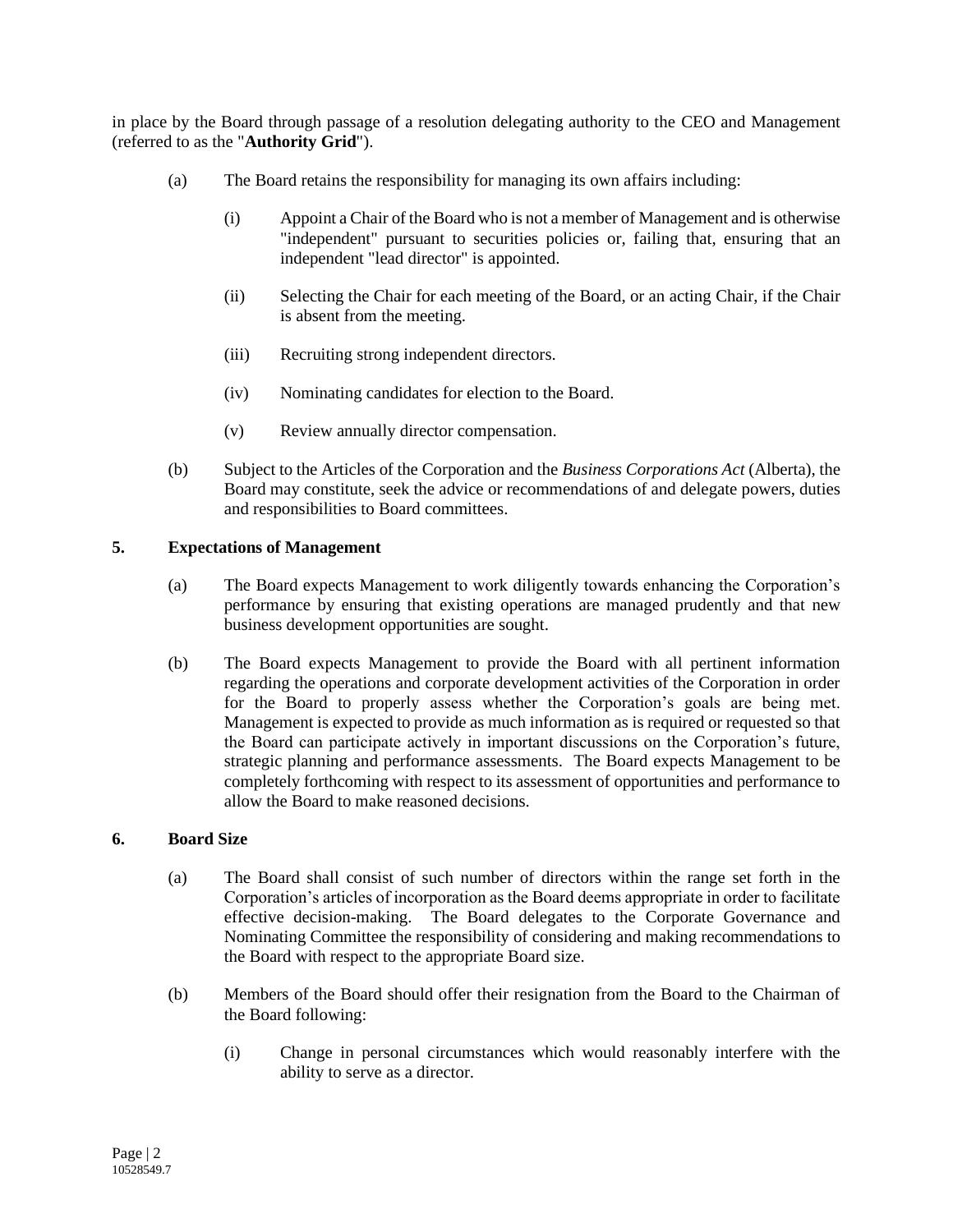- (ii) Change in personal circumstances which would reasonably reflect poorly on the Corporation (for example, conviction under the *Criminal Code* or securities legislation).
- (iii) If applicable, in accordance with the Corporation's majority voting policy, should a board member receive a greater number of votes "withheld" from his or her election than votes "for" his or her election.

## **7. Independence**

- (a) The Board must develop and voice objective judgment on corporate affairs, independently of Management. Practices promoting Board independence will be pursued. This includes constituting the Board with a majority of independent directors (as defined in Section 1.4 of National Instrument 52-110 – *Audit Committees* (as amended or replaced from time to time) of the Canadian Securities Administrators). Certain tasks suited to independent judgments will be delegated to specialized Board committees that are comprised of a majority or entirely of independent directors. The Board will develop broad standards to determine whether directors are independent and will conduct, on at least an annual basis, a determination of the independence of each of its members. The Board will disclose both the standards and the annual determinations as required by law.
- (b) Any director who is not independent or whose circumstances change such that he or she might be considered to be no longer independent shall promptly advise the Board of the change in circumstances.

## **8. Performance**

The Board will evaluate its own performance in a continuing effort to improve. For this purpose, the Board will establish criteria for Board and Board member performance, and pursue a self-evaluation process for evaluating overall Board performance.

## **9. Nomination**

- (a) The Board shall, prior to nominating any directors on behalf of the Corporation:
	- (i) Consider what competencies and skills the Board, as a whole, should possess; and
	- (ii) Assess what competencies and skills each existing director possesses.

In carrying out these functions, the Board shall consider the advice and input of the Corporate Governance and Nominating Committee.

## **10. Duties and Responsibilities**

In keeping with generally accepted corporate governance practices and, as part of the overall stewardship responsibility, the Board explicitly assumes responsibility for the following:

## (a) **Selection of Management & Succession Planning**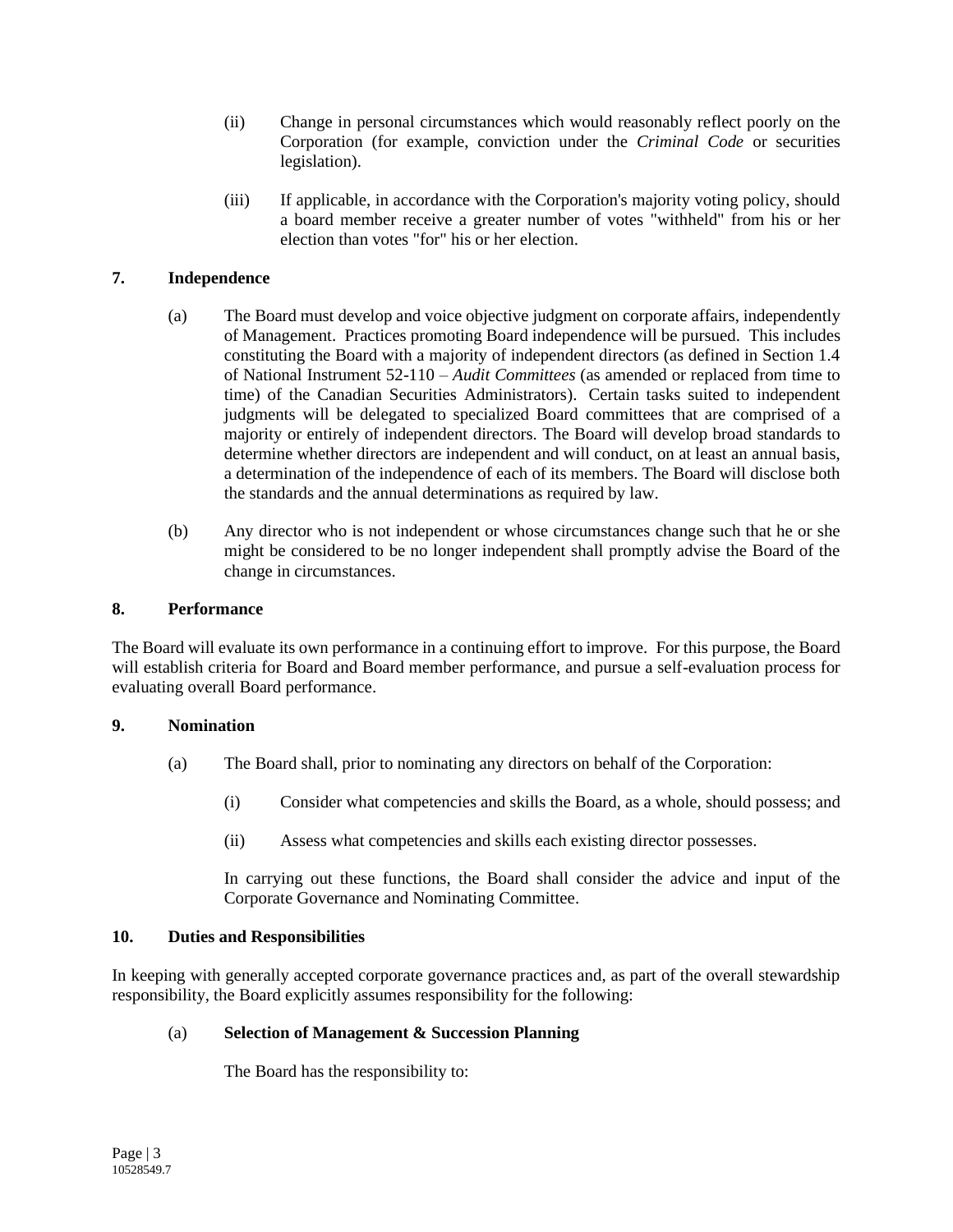- (i) Appoint and replace the CEO, to monitor CEO performance, to approve CEO compensation and to provide advice and counsel to the CEO in the execution of the CEO's duties.
- (ii) Be responsible for plans being made for Management succession and development, including in respect of the CEO.
- (iii) Assess and approve the entering into of agreements (which shall include noncompetition and non-solicitation covenants and the consequences of breaching such covenants) with the Corporation respecting the retirement from any employment with the Corporation or a subsidiary by a director or officer of the Corporation or a subsidiary.

## (b) **Oversight of Management**

The Board has the responsibility to:

- (i) Assess each officer's contribution to the implementation and achievement of the Corporation's strategic plan measured by performance against objectives established by the Board.
- (ii) Establish a formal process for determining officers' compensation, in part, by using established criteria and objectives for measuring performance.
- (iii) Acting upon the advice of the CEO, and the recommendation of the Corporate Governance and Nominating Committee, the Board has the responsibility to approve the appointment and remuneration of all officers.

## (c) **Strategic Operating and Capital Plans**

While the leadership for the strategic planning process comes from the Management of the Corporation, the Board shall bring objectivity and a breadth of judgment to the strategic planning process and will ultimately approve the strategy developed by Management as it evolves.

- (i) Oversee the development and approval of the mission of the Corporation.
- (ii) Review, with Management, and approve the strategic plan for the Corporation and update such strategic plan at least annually.
- (iii) Approve the annual operating and capital plans and budgets and review status of these plans and budgets at least quarterly including:
	- Capital spending;
	- Funds flow and working capital;
	- Operating and transportation cost; and
	- Production
- (iv) Approve the establishment of credit facilities and borrowings.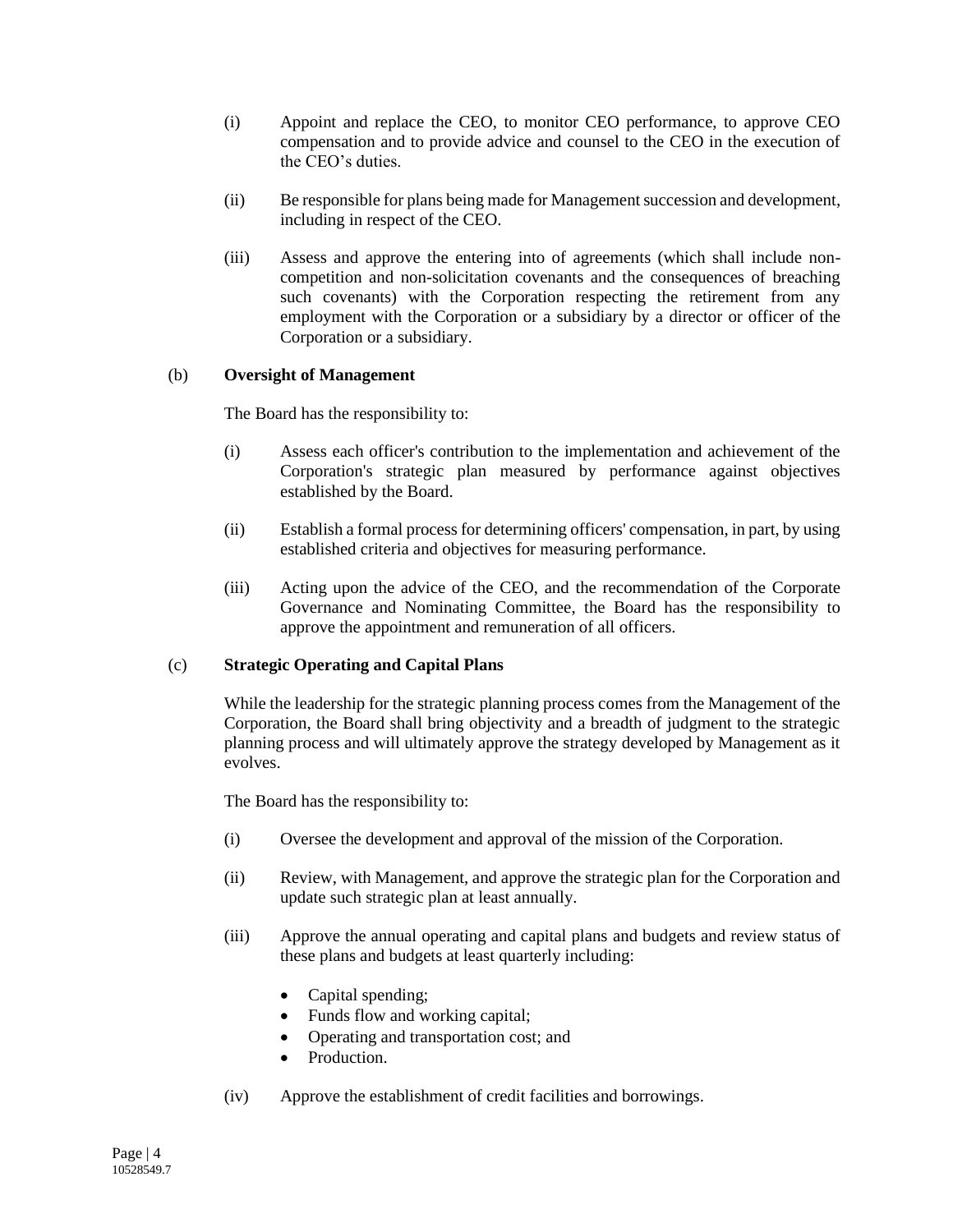- (v) Approve issuances of additional shares or other securities.
- (vi) Approve the repurchase of common shares in accordance with applicable securities laws.
- (vii) Consider ESG (as defined below)-related issues, including as identified by Board committees, ESG Steering Committee and Management when reviewing and approving the Corporation's strategic plan, annual operating and capital plans and budgets, acquisition and divestiture activities, investor relations activities and general corporate strategy.
- (viii) Be responsible for Management ensuring it has identified the principal risks of the Corporation's business and has taken reasonable steps to ensure that Management has implemented appropriate systems to effectively monitor and manage these risks with a view to the long-term viability of the Corporation and its assets, and that it conduct an annual review of the associated risks.
- (ix) Be responsible for congruence between the strategic plan, stakeholder expectations and Management's performance.
- (x) Delegate to the appropriate Board committee the responsibility to review and assess the identification and management of Enterprise Risk Management matters pertaining to the applicable committee.

## (d) **Environmental, Social and Governance**

- (i) In collaboration with the Board committees, the ESG Steering Committee and Management, establish procedures and processes to identify, manage, measure and assess risks and opportunities related to climate change, environmental and social factors relevant to the Corporation and the conduct of its business in a safe, socially responsible, ethical and transparent manner for the benefit of all stakeholders and the communities in which it operates, including physical and transition climate related risks, plausible future climate related macro scenarios, land and water use, human capital management, employee engagement, diversity and inclusion and health and safety ("**E&S**").
- (ii) In collaboration with the Board committees, the ESG Steering Committee and Management, establish E&S governance policies, procedures and practices for the Corporation (such governance factors, together with E&S, being referred to as "**ESG**").
- (iii) Review with Management on a regular basis ESG-related issues, risks and opportunities relevant to the Corporation's business, strategy and risk management processes and be responsible for assigning ESG-related responsibilities to Management, Board committees and the ESG Steering Committee, as applicable.
- (iv) In collaboration with the Board committees, the ESG Steering Committee and Management, determine the reporting structure within the Corporation for ESG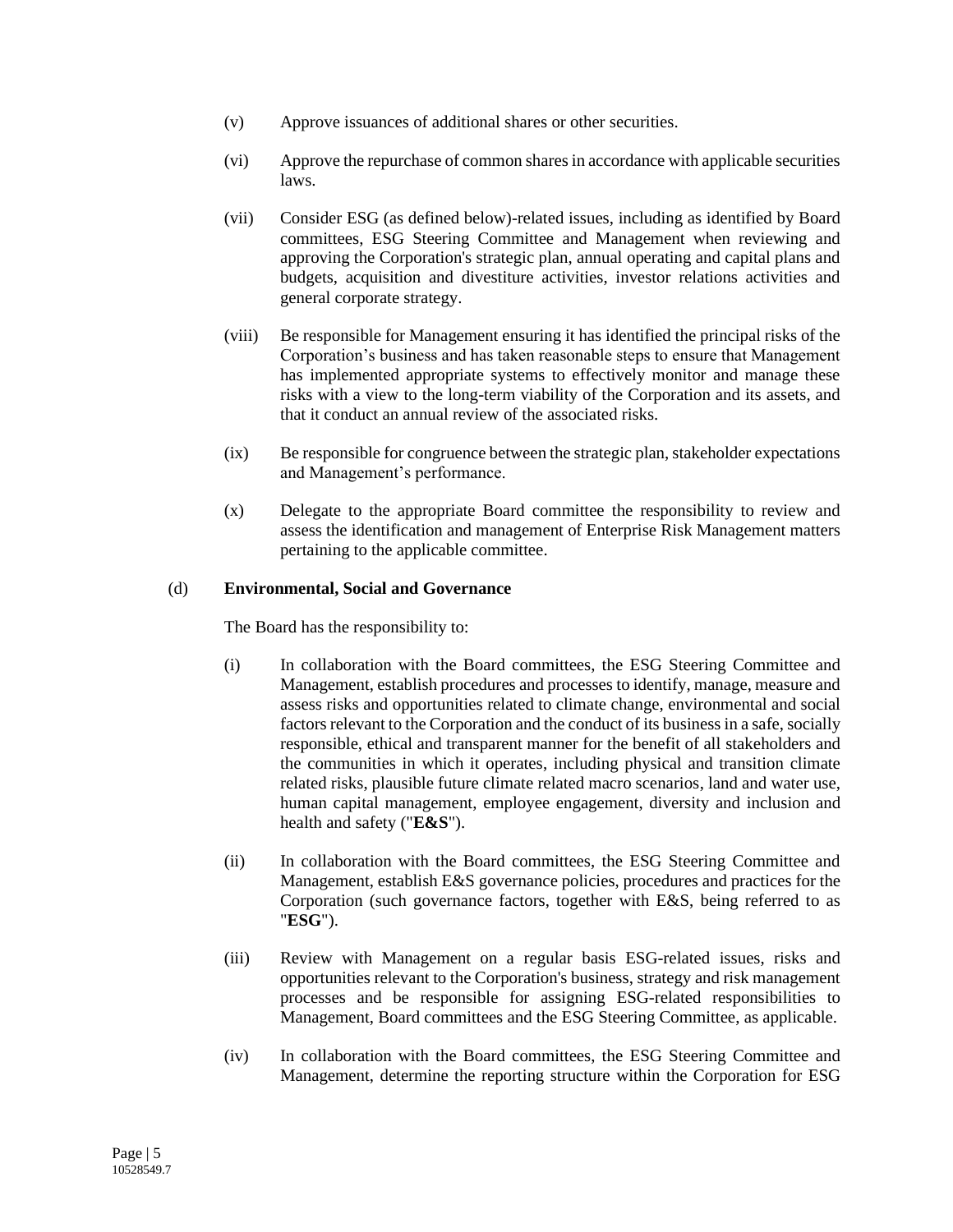matters, and review and monitor the effectiveness of the reporting structure on a regular basis.

- (v) Together with the Board committees, the ESG Steering Committee and Management, review and assess the Corporation's performance against ESG metrics, targets, benchmarks and goals established by the Corporation from time to time.
- (vi) Regularly review the Corporation's public disclosure and reporting and external communication practices pertaining to ESG issues, including the use of reporting frameworks and standards and assessments of materiality.
- (vii) Review and approve the Corporation's annual ESG report and other ESG related public disclosure documents.

#### (e) **New Business Development and Exploration**

The Board has the responsibility to:

- (i) Review proposed material acquisitions and divestments, including a review of the technical due diligence conducted, and be satisfied that the Corporation has in place an adequate process to review all material acquisitions and divestments.
- (ii) Review at least annually, the Corporation's property portfolio management strategy and complete a quarterly review of any major projects, as applicable.
- (iii) Review the Corporation's exploration plans, results versus expectations and material exploration efforts.

## (f) **Policies and Procedures**

The Board has the responsibility to:

- (i) Approve and monitor compliance with all significant policies and procedures which govern the Corporation's operations.
- (ii) Direct Management to implement systems which are designed to ensure that the Corporation operates at all times within applicable laws and regulations.

#### (g) **Monitoring and Acting**

- (i) Monitor the Corporation's progress towards its goals and objectives, and to revise and alter its direction through Management in light of changing circumstances.
- (ii) Approve the Corporation's payment of dividends.
- (iii) Direct Management to ensure systems are in place for the implementation and integrity of the Corporation's internal control and management information systems.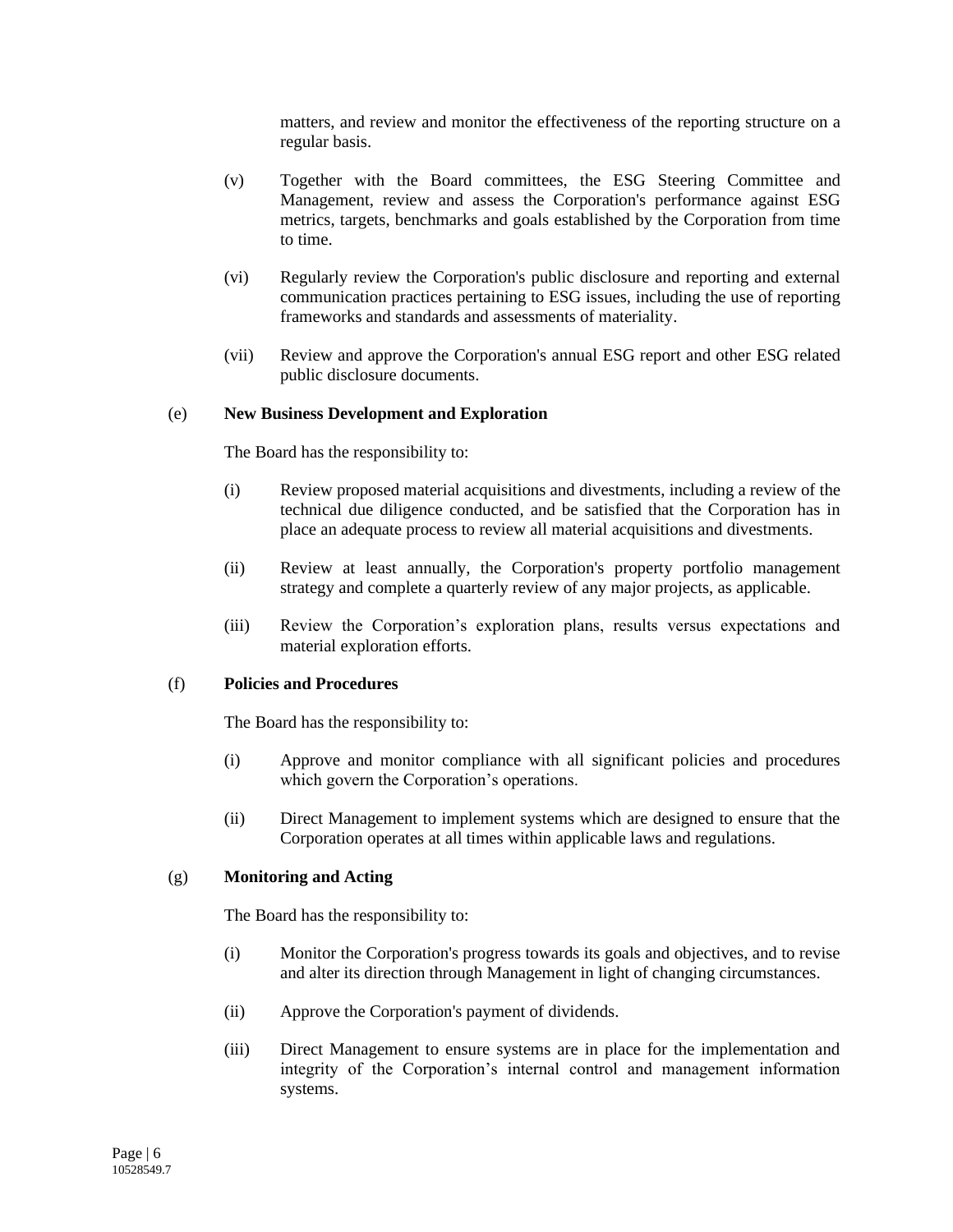- (iv) Be responsible for having an audit process in place for the Corporation, which can inform the Board of the integrity of the financial data and compliance of the financial information with generally accepted accounting principles.
- (v) Implement adequate measures for receiving feedback from the Corporation's stakeholders.

## (h) **Compliance Reporting and Corporate Communications**

The Board has the responsibility to:

- (i) Oversee that the financial performance of the Corporation is adequately reported to shareholders, other security holders and regulators on a timely and regular basis.
- (ii) Oversee that the Corporation's financial results are reported fairly and in accordance with generally accepted accounting principles.
- (iii) Oversee that procedures are in place to effect the timely reporting of any other developments that have a significant and material impact on the value of the Corporation.
- (iv) Review, consider and where required, approve, the reports required under National Instrument 51-101 – *Standards for Disclosure of Oil and Gas Activities* (as amended or replaced from time to time) of the Canadian Securities Administrators.
- (v) Report annually to shareholders on the Board's stewardship for the preceding year (the Annual Report).
- (vi) Oversee that the Corporation has in place a policy to enable the Corporation to communicate effectively with its shareholders and the public generally.
- (vii) Recommend to shareholders of the Corporation a firm of chartered professional accountants to be appointed as the Corporation's auditors.

## **11. Meetings**

- (a) The Board shall meet at least once in each fiscal quarter, either in person or by teleconference. Additional meetings can be scheduled as required, at the discretion of the Board. Each director has a responsibility to attend and participate in Board meetings. Telephone or videoconference attendance is permissible with approval from the Chairman.
- (b) Minutes of each meeting of the Board will be prepared by the Corporate Secretary. Following each meeting, the Corporate Secretary will provide draft copies of the minutes of the meeting to the Board.
- (c) The CEO and such other staff as appropriate to provide information to the Board shall attend meetings at the invitation of the Board.
- (d) At each Board meeting, there shall be a private session of the independent directors from which the non-independent directors will be excused, under the leadership of the Chairman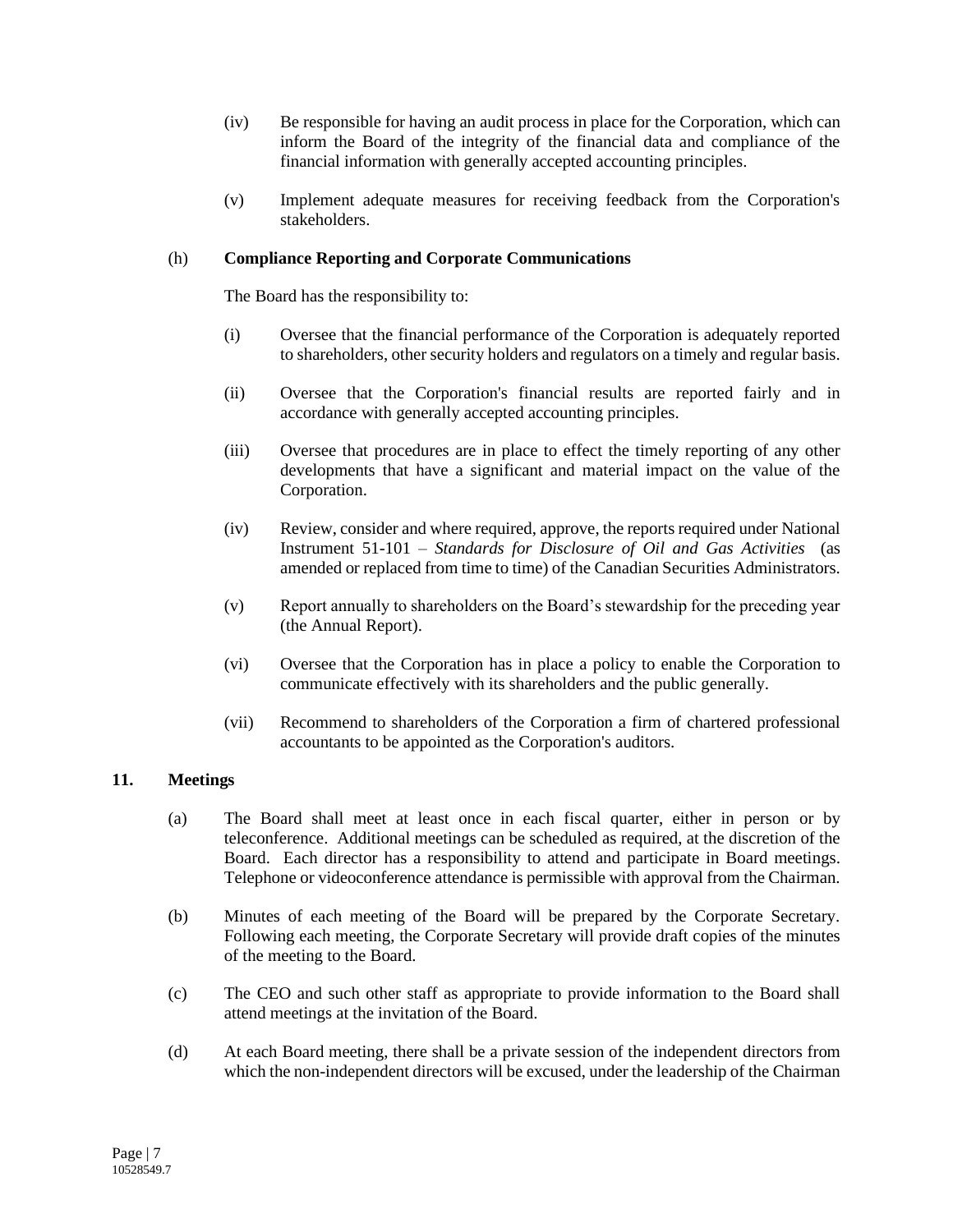of the Board, and if the Chairman is not independent, the independent directors will also meet in camera under the leadership of the Lead Director without the Chairman present.

# **12. Mandate Review**

Parex' Corporate Governance and Nominating Committee will review this Mandate annually, or more frequently as may be determined necessary by the Corporate Governance and Nominating Committee, to ensure the Board is achieving its purpose.